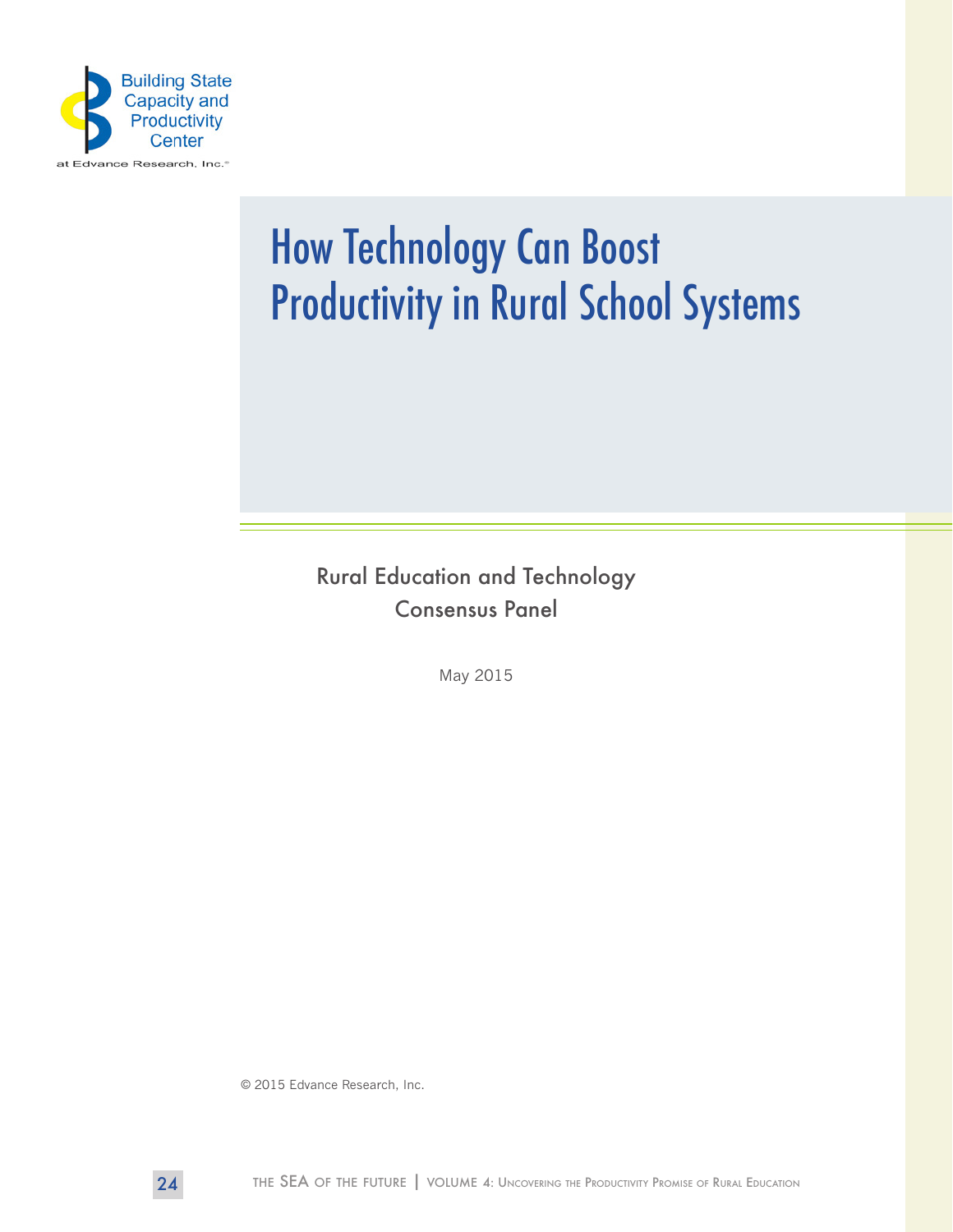Rural districts struggle to deliver the same educational experiences provided by their larger suburban and urban peers and often operate with higher per-pupil costs and stretched budgets. Technology's ability to bridge distance, increase administrative efficiency, and customize experiences at relatively low cost holds great promise for rural communities working to improve outcomes for students and leverage their existing resources toward even greater impact. But in order to deliver on the promise of technology in rural education, policymakers need a better evidence base about how technology can be brought to bear on the challenges facing rural educators and what policies and systems need to be put into place to ensure they can be utilized.

This chapter reports on the results of a national consensus panel to evaluate the role of technology in rural education and identify opportunities for states to support the use of technology. The consensus panel includes a mix of experts in rural education and technology, technical assistance providers, and researchers (see Box 1).

## Box 1: Technology and Rural Education Consensus Panel Members

- Laura Anderson, Associate Director, Edunomics Lab at Georgetown University, BSCP Center Partner
- Betheny Gross, Ph.D., Research Director, Center on Reinventing Public Education
- John Hill, Ed.D., Executive Director, National Rural Education Association
- Ashley Jochim, Ph.D., Research Analyst, Center on Reinventing Public Education
- Paul Koehler, Director of the West Comprehensive Center at WestEd
- Karen L. Mahon, Ed.D., President and Founder of Balefire Labs
- Marilyn Murphy, Ed.D., Director, Center on Innovations in Learning
- Dean Nafziger, Ph.D., Director, BSCP Center at Edvance Research, Inc.
- Sam Redding, Executive Director, Academic Development Institute, BSCP Center Partner
- John D. Ross, Ph.D., Technical Assistance Specialist, Appalachia Regional Comprehensive Center
- Marguerite Roza, Ph.D., Director of the Edunomics Lab at Georgetown University, BSCP Center Partner
- Mike Siebersma, Director, Northwest Comprehensive Center at Education Northwest
- Heather Zavadsky, Ph.D., Research Associate, BSCP Center at Edvance Research, Inc.

The consensus panel drew from background framing and research commissioned by the Center on Reinventing Public Education and produced by Bryan Hassell and Stephanie Dean at Public Impact. Lynn Schnaiberg helped write and edit this essay, which summarizes the panel's conversation.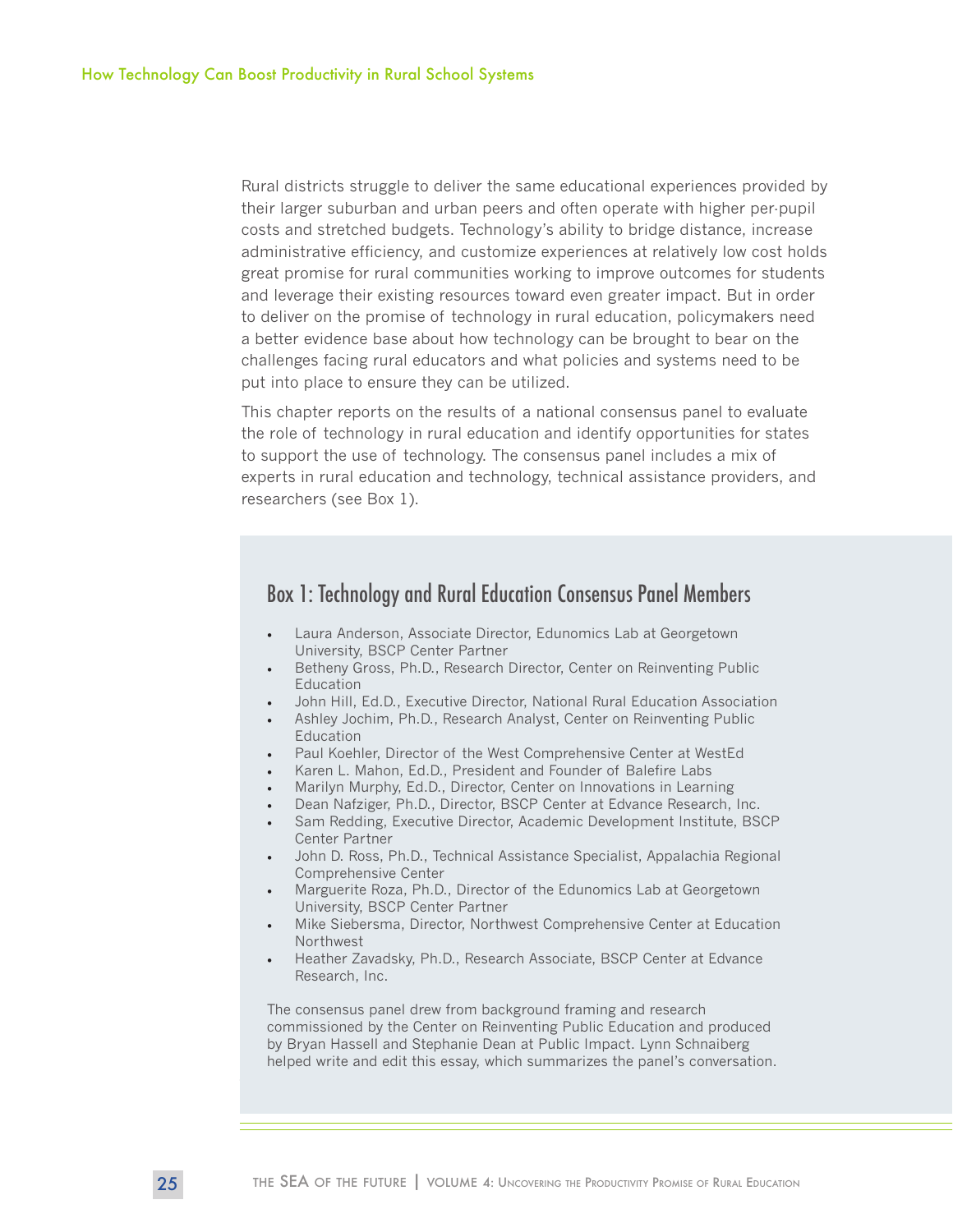First, we explore the ways in which technology can help rural schools and districts address the issues of cost and quality. Then we turn to the supports and systems that are required to put these solutions into practice, including access to broadband Internet, which remains all too limited in rural communities. Finally, we conclude by summarizing recommendations for state education agencies interested in improving rural communities access to and use of technology.

# LEVERAGING TECHNOLOGY TO ADDRESS COSTS, IMPROVE QUALITY

The consensus panel identified four ways technology can be used to support rural school systems' work and advance productivity: 1) virtual learning, 2) blended learning, 3) virtual professional networks, and 4) technology-based data input, analysis, and retrieval systems. While these approaches can benefit any school system, they offer rural systems particular advantages and address some of their most pressing problems.

#### Virtual Learning

Compared to their urban and suburban peers, rural school systems typically employ smaller teaching forces and are challenged to offer specialized content and talent on site. Virtual education can help address these issues.

Virtual learning programs have evolved and matured so that today many are interactive, incorporate video and other media, promote collaborative and shared workspaces, and can be accessed on smartphones and other devices. While it is unlikely that K–12 system will ever shift to a fully virtual environment, rural areas can use virtual learning as a complement to traditional classrooms or to fill holes in their curricular offerings.

Rural districts may choose to more selectively deploy virtual learning, using remote teachers for hard-to-fill roles, such as STEM subjects, world languages, and Advanced Placement (AP) courses, within the physical school setting. Many rural school systems are already leveraging virtual learning for credit recovery and to provide students with access to courses the school cannot offer due to lack of specialty teachers. Through a grant from the U.S. Department of Agriculture's Rural Utility Service program, schools in the Itasca Area Schools Collaborative offer "telepresence" classes (using immersive video technology) in Spanish, Ojibwe (a nearly extinct Native American language), and chemistry. The new content became so popular that participating school systems had to align bells and bus schedules to accommodate demand.

Virtual content can also give rural students access to institutions beyond the K–12 system, connecting them to museums, universities, and other cultural and scientific resources. Aspirnaut, founded in 2006 by two Vanderbilt faculty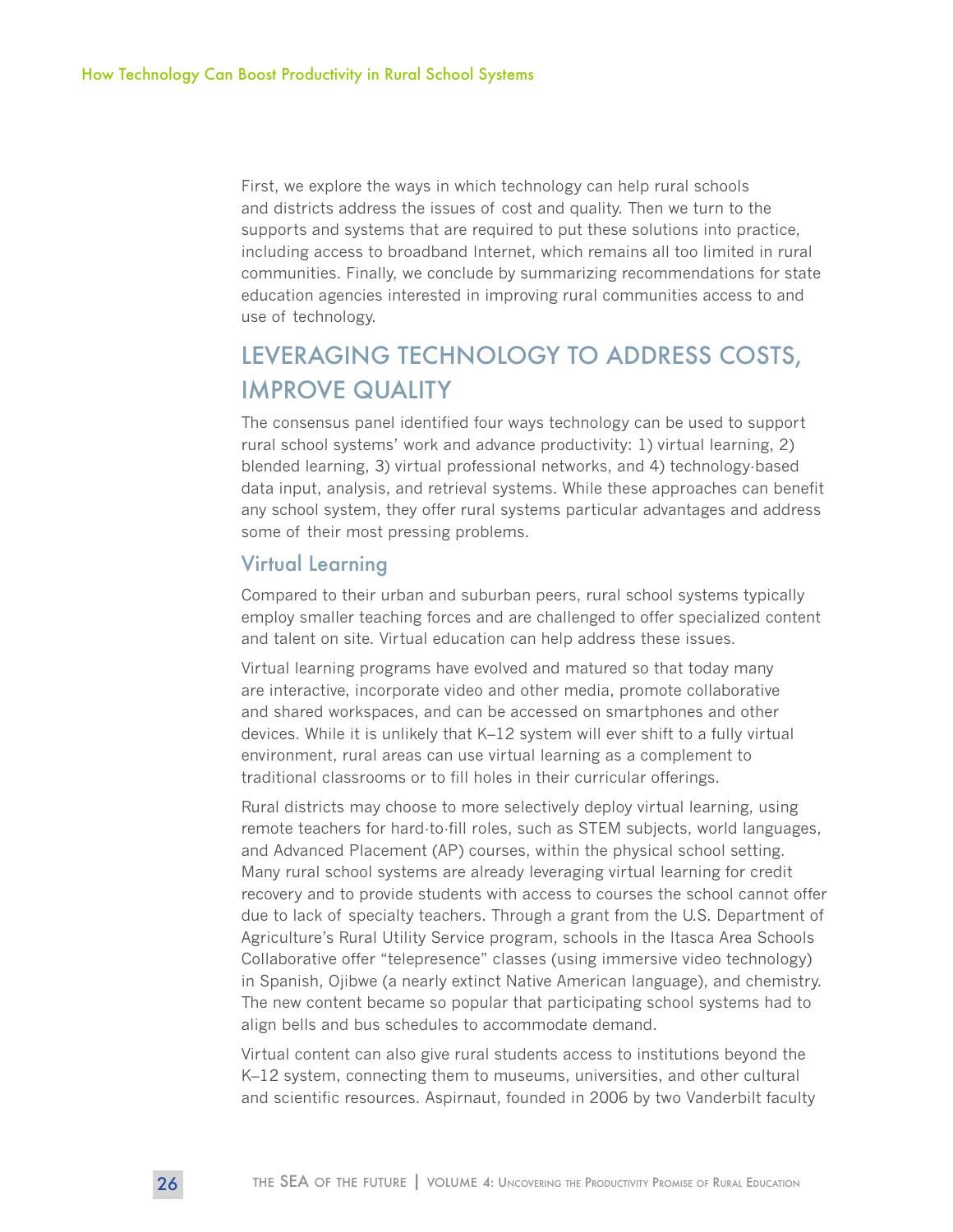members, lets students become rural scientists engaging in hands-on, inquirybased STEM labs led by university faculty, postdoctoral fellows, and graduate and undergraduate students. Weekly labs are streamed or video-conferenced to the rural school. Onsite at the rural school a teacher or aide, sometimes with the help of Aspirnaut high school research intern alumni, facilitates the lab session by helping students, troubleshooting, and ensuring student safety.<sup>1</sup>

State-sponsored virtual schools in 26 states offer students a wide array of online courses such as AP and honors-level courses, foreign languages, and less common electives that allow students to explore unique interests. Concerns persist over the quality of the offerings from many online providers.<sup>2</sup>

Seven states have established "course choice" frameworks that allow and fund students to access virtual courses for credit, with varying restrictions on the type and amount of courses and course providers. Often led by a remote instructor via the Internet, these courses can either be synchronous (students and instructors interacting in real time) or asynchronous (students complete work and participate in discussions on their own timing). If top-notch teachers give these classes, students in remote locations could have greater access to great teachers in tough-to-staff subjects.

#### Blended Learning

Blended learning is "a formal education program in which a student learns at least in part through online learning, with some element of control over time, place, path, and/or pace."3 Rural areas could use blended learning to improve instruction and rethink the school schedule and classroom structure, possibly saving money.<sup>4</sup>

Technology opens the possibility of more meaningful at-home work that students can do independent of a teacher's physical presence. Some online setups let teachers closely monitor and respond to student progress whether students are working at school or at home. And even if the student has no Internet access at home, readily available, high-quality, stand-alone apps and content can be used off-line on mobile devices to make this scenario technologically feasible. Some examples include [Native Numbers,](https://itunes.apple.com/us/app/native-numbers-complete-number/id570231808?mt=8) [Bugsy's](https://itunes.apple.com/us/app/bugsy-kindergarten-reading/id488776912?mt=8)  [Kindergarten Reading School,](https://itunes.apple.com/us/app/bugsy-kindergarten-reading/id488776912?mt=8) and [Dwelp.](https://itunes.apple.com/us/app/bugsy-kindergarten-reading/id488776912?mt=8) Some school systems have even tried to capture otherwise wasted time on long bus rides—not uncommon in far-flung rural districts—and use it as a study hall of sorts by equipping buses with wireless Internet access.<sup>5</sup>

When leveraged appropriately, blended learning may allow schools to reduce the number of days students are on campus, thereby reducing transportation costs (which can be two to three times that of urban districts), and freeing up independent or collaborative work time for teachers and students. A four-day week may create child-care headaches for families, but may be workable in the upper grades where these concerns are less acute.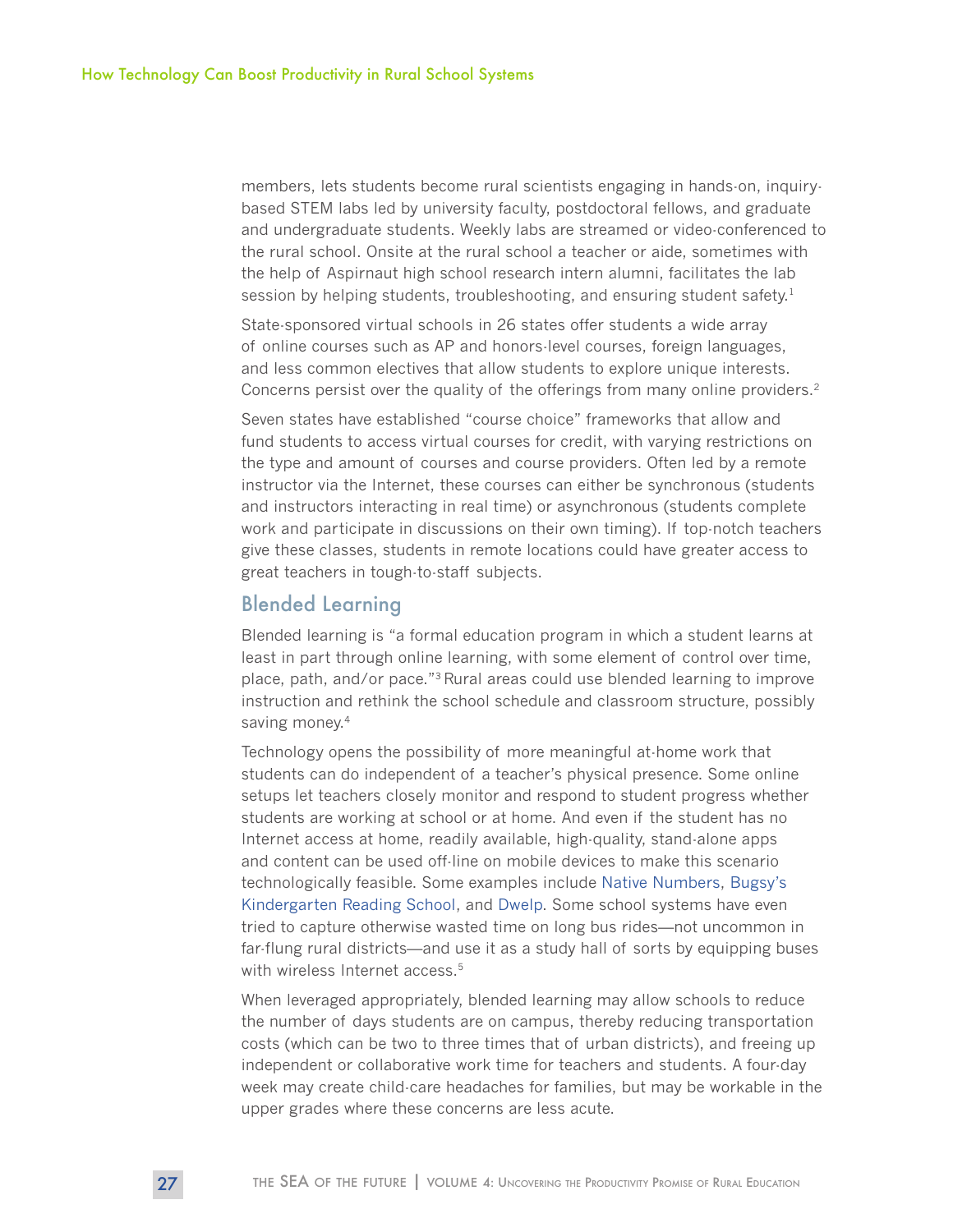The Miami R-1 School District in Bates County, Missouri—a rural district about an hour south of Kansas City—shifted to a four-day week schedule in 2013 as it ramped up its technology use. Although the scheduling change was controversial, the district claims that it is working well: ACT scores are at their highest over the past decade, and teachers get time on Mondays for professional development and technology training.<sup>6</sup>

Unfortunately, a paucity of research exists on the overall effectiveness of a four-day school week. In general, achievement effects appear neutral. Some fiscal analysis shows transportation costs could be reduced by up to 20 percent, but overall cost savings are relatively low (one estimate provides a maximum of 5.43 percent of a district's total budget).<sup>7</sup> And savings can only be repurposed toward other activities if state policy enables flexible deployment of unused transportation funding.

Blended learning can also be an effective strategy to enhance what good teachers do already: differentiate instruction and provide students deep learning experiences.<sup>8</sup> Technology enables a rethinking of the classroom where all instruction no longer comes directly from the classroom teacher (opening the possibility to leverage other resources, such as instructional aides). The teacher is not limited to playing the role of "sage on a stage" in front of a class full of students. Students use mobile devices either in a one-to-one setup or in small groups, freeing the teacher to differentiate student learning and take it deeper with more nuanced craftwork, problem solving, and troubleshooting.

Software that is able to adapt to student performance and provide a customized learning path is becoming more prevalent in schools. ST Math, Achieve 3000, I-Ready, Think Through Math, and Lexia Learning are a small sample of adaptive programs that tech-enabled and blended learning schools are using to deliver and assess content.

Rural communities may be particularly suited to using technology to differentiate instruction. Some boast deep school-to-home connections and many have relatively small class sizes, potentially keeping technology-based instruction from becoming impersonal.

Although independent studies of blended learning effectiveness are few,<sup>9</sup> software firms have funded academic studies and published data that show students using their products are faring better than those who are not.<sup>10</sup> In addition, practitioners and qualitative researchers have documented blended learning users who perceive a profoundly positive impact on student learning: Students, teachers, and administrators often express that blended learning is so advantageous they cannot imagine going back to the old way of doing things. $11$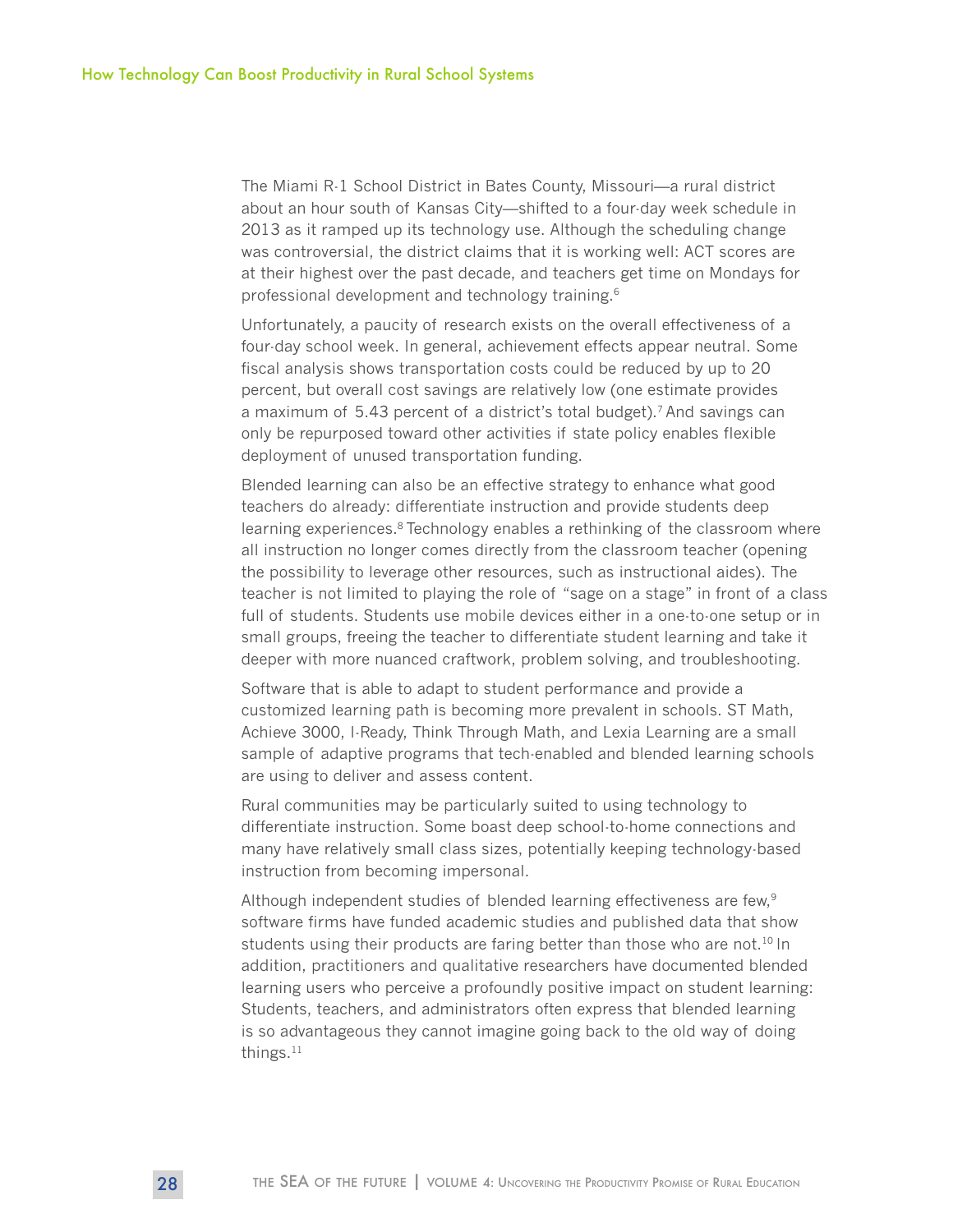### Virtual Professional Support and Development

Technology can also be tapped to connect rural educators and provide professional development. Rural teachers often feel professionally isolated, sometimes lacking subject or grade-level peers in their community. Online professional learning communities, online training, or online resource banks that allow teachers to share and review instructional materials may be especially helpful for a rural workforce.

Teachers are already reaching out online to develop their own "professional learning networks." In a February 2013 survey of more than 20,000 teachers, 65 percent reported that they seek out professional advice online, and 57 percent use technology to collaborate with teachers they wouldn't otherwise know.12 Online communities of practice, like [ConnectedEducators.org,](http://ConnectedEducators.org) enable rural educators to connect with other educators and share what works.

The Wabash Valley Education Center in West Lafayette, Indiana, helps communities of schools learn from each other, enabling a rural algebra teacher to connect not just with other algebra teachers, but with those teaching in similar rural settings. About once a week the center facilitates a virtual teacher meeting using Elluminate (virtual conferencing software).<sup>13</sup>

Technology offers promise for professional development, too. States and districts should be careful that rigid requirements around professional development do not require educators in rural areas using online resources to jump through multiple hoops to deliver online training or be forced to settle for less convenient or less effective training.<sup>14</sup> For example, in some districts, professional development is delivered online, but teachers must drive to the central office after completing a module to sign a form confirming their "attendance." Moving professional development online will have its greatest advantage when these programs fully leverage the potential of the online environment.

Online professional development can give rural educators access to timely learning experiences while reducing travel and facility costs.<sup>15</sup> Arkansas created a state-funded portal in 2006 providing thousands of free online professional development courses; teachers earn 19 hours on average.16 The [Teach LivE](http://teachlive.org/) program, developed at the University of Central Florida and now used in 42 sites across the nation, populates virtual classrooms with student "avatars" to help teachers learn new skills and hone their instructional practice. The University of North Carolina at Chapel Hill's LEARN NC charges nominal fees for online workshops and helps rural schools deliver state-mandated training if they lack capacity themselves.<sup>17</sup> Nearly 70 percent of the state's rural schools use [www.learnnc.org.](http://www.learnnc.org) Research suggests quality online professional development is a viable option. A rigorous 2013 study found online professional development has the same effect on student learning and teacher behavior as more traditional in-person models.<sup>18</sup>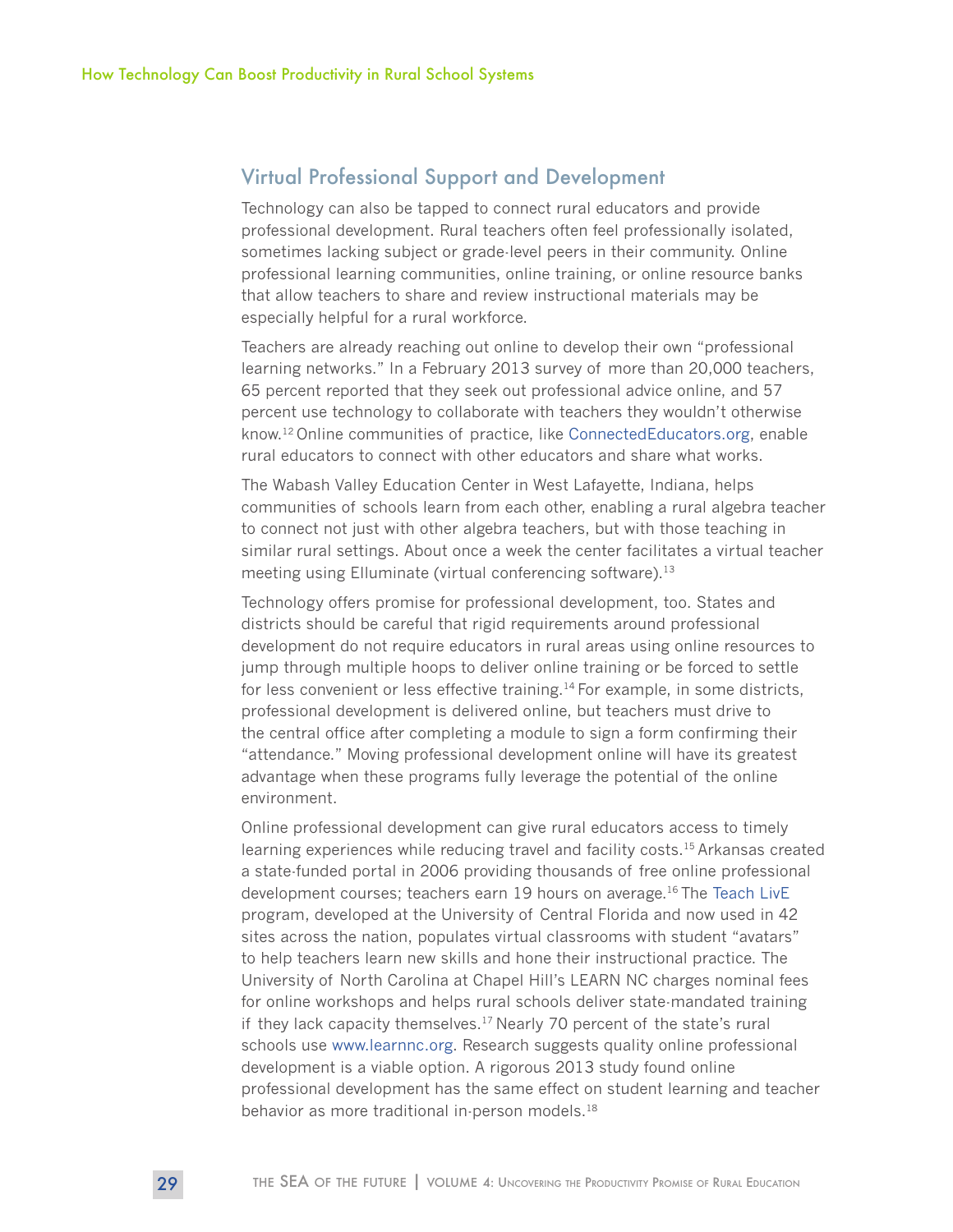Technology can help hold teachers more accountable for professional development outcomes, too. Often, accountability in face-to-face workshops simply means signing an attendance sheet. Technology enables measurement of changes in knowledge (like a simple pre/post training survey), changes in teacher practice (sample lesson plans, digital recording of a live lesson), and changes in student performance (digital portfolios, online assessments) that are embedded within or linked back to online professional development opportunities.19

# TECHNOLOGY-BASED DATA INPUT, ANALYSIS, AND RETRIEVAL SYSTEMS

Most states are scurrying to simplify compliance reporting for districts—a particular concern for time- and capacity-strapped rural administrators forced to wear multiple hats. Early efforts to find software solutions to streamline such reporting have run up against roadblocks (every state and federal funding stream has its own application and reporting requirements); this area seems ripe for development.

Systems like WestEd Tracker, a web-based data and information management system used in seven states, streamlines compliance reporting and school improvement efforts. Sometimes, however, simplifying compliance reporting comes in the form of a self-designated "champion" of sorts within the SEA who has the leeway to reduce crossover reporting requirements. SEAs could formalize these "champions" so reduced burdens become a matter of course rather than luck.

Programs like [Indistar](http://www.indistar.org/), a product of the Academic Development Institute, helps districts organize school improvement data, easing the work of school and district staff working to drive improvement in student outcomes. Used in 22 states, Indistar is a web-based system implemented by a state education agency, district, or charter school organization for use with district and/ or school improvement teams to inform, coach, sustain, track, and report improvement activities. The system is customizable for reporting to several SEA departments through a single portal, resulting in less duplication. Several states use it as their sole school improvement planning system, including things like Title I reports.

Rural school systems also need access to data systems and platforms to track how students are performing and act on student-level data. In 2009, the Georgia Department of Education created a "tunnel" that links data from a single state system directly to district-level student information systems, helping districts better identify best practices. Texas created a set of dashboards for teachers to deliver more timely data and allow them to better monitor and act on a student's progress. Delaware used Race to the Top money to aggregate data to provide teachers, principals, and other staff a comprehensive view of each student and school. After building a statewide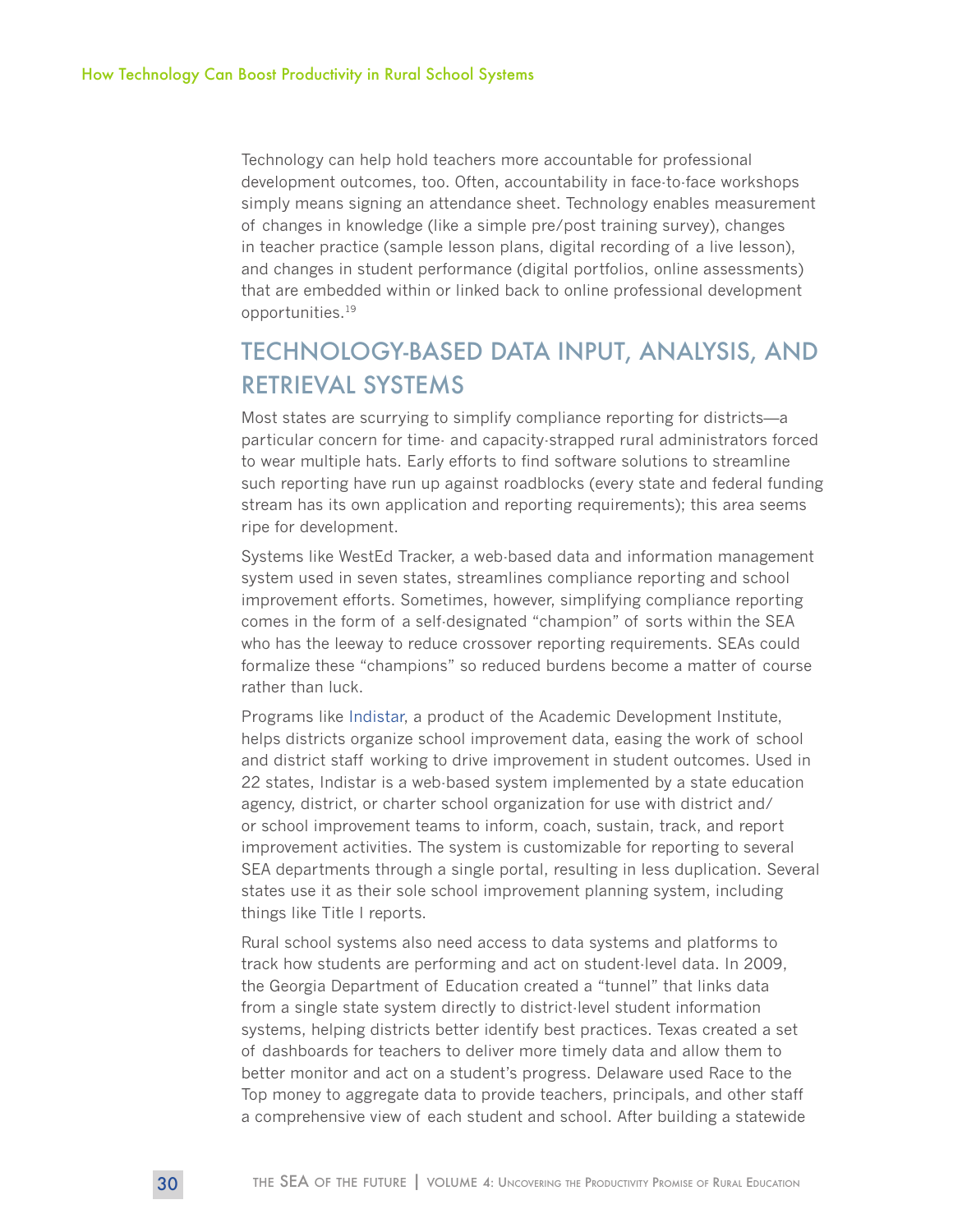longitudinal data system, Oregon invested in training teachers how to use data in making decisions—an effort that has paid off for teachers and students alike.20

# WHAT WILL IT TAKE TO PUT THESE SOLUTIONS INTO **PRACTICE?**

#### Technology Infrastructure

More than 70 percent of the 26 million people without high-speed Internet access live in rural areas. Fixing this inequity is paramount for rural schools and communities to be able to fully leverage technology.<sup>21</sup> Connection speed and bandwidth can determine whether or not students can access critical educational opportunities. A 2011 national survey found two-thirds of U.S. schools operate at speeds slower than 25 Mbps, the Federal Communications Commission's (FCC) new minimum definition (as of 2015) of what qualifies as "broadband Internet." Under the FCC's new standard, one-fifth of Americans lack access to "high-speed" Internet, which is a far lower transmission speed than broadband.<sup>22</sup> Fewer than 50 percent of educators nationwide have an Internet connection that meets their teaching needs. $23$ 

### Flexibility to Try Alternative Teaching and Learning Models

Several of the ideas presented above would require fundamental changes in staffing patterns, student assignments to classrooms, and how schools spend money on personnel, facilities, and technology. Depending on the state policy context, these strategies might be difficult or impossible to implement within state constraints on school spending, teacher compensation, class sizes, seat-time, paraprofessional roles, and other matters.<sup>24</sup> For example, though well intended, state policies such as class size and line-of-sight restrictions policies that dictate the number of students who are in a classroom or are within eyesight of a certified teacher—make it challenging for local schools to group students in ways that incorporate digital learning time facilitated by a paraprofessional.25 Similarly, digital learning models that change the traditional classroom challenge efforts to incorporate value-added measures, which require a consistent set of students be assigned to a teacher, into a teacher's evaluation.

# Effective Training for Teachers and Administrators That Incorporates Technology

Teachers' lack of comfort and familiarity with technology-based education solutions is a key barrier to more effectively leveraging them in schools.<sup>26</sup> Anytime we ask a teacher to adopt a new practice, their learning must be supported. Keeping teachers up to date with fast-changing technology requires thoughtful, ongoing training, not just a one-time static approach. Similarly, administrators may have a limited understanding of technology's true potential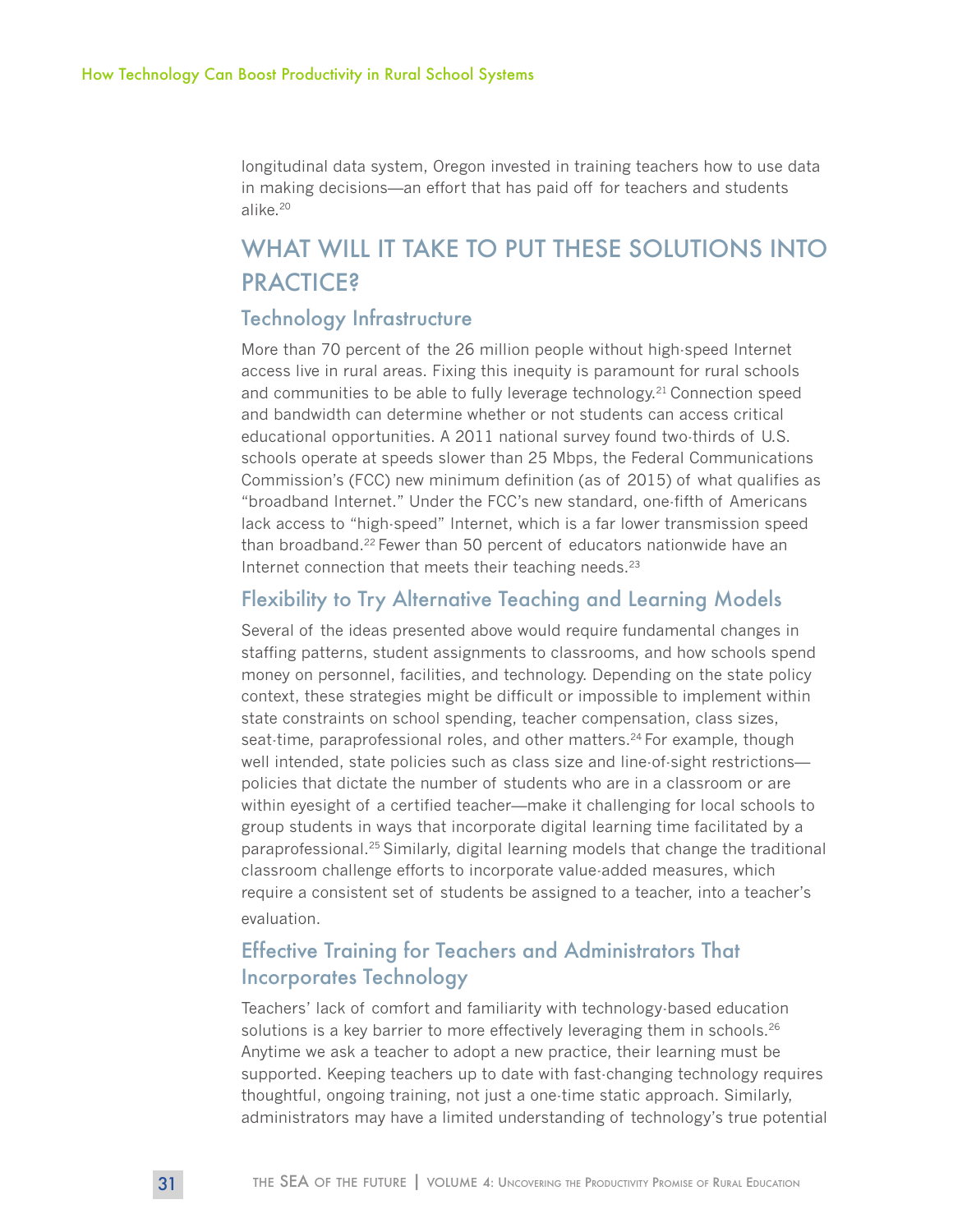to meet teacher and student needs and require guidance in their technology leadership. Many focus on using technology for drill-and-practice, credit recovery, and student testing. In focus groups, for example, rural Tennessee administrators often equated online learning solely with credit recovery programs.27

#### Access to High-Quality Content and Materials

While technology-based content—including apps, virtual schools, and distance learning programs—has the potential to revolutionize rural education, if it's not high-quality content, its benefits are moot. Research suggests that quality varies tremendously.<sup>28</sup> Rural educators will need help identifying online instruction and/or software that can yield solid results. Roughly onethird of teachers spend an hour or more each week searching for educational technology, and 91 percent use technology to find and share lesson plans.<sup>29</sup> Many feel overwhelmed by the array of digital offerings and need help sorting out which are effective and how they might be used.<sup>30</sup>

## Access to Skilled Technology Staff

Rural areas often have a harder time attracting skilled, certified technology staff (like technology coordinators and certified network personnel) than higher-paying urban-suburban areas. Rural areas have to be resourceful, deploying as tech staff teachers or others who may be self-taught in technology but have gaps in their education and training (e.g., the former techsavvy classroom teacher that, over time, becomes the network administrator). Groups like the Consortium for School Networking give guidance on job requirements, skills, and knowledge that tech staff should have, but finding such a person in a rural area can be challenging.

# HOW CAN SEAS HELP?

### Respect Local Context

Recognize that the state plays a limited but critical supporting role. While many smaller, rural districts appreciate state support, universal mandates are less likely to be responsive to local needs and can become a political lighting rod. Idaho's state school superintendent Tom Luna in 2011 pushed through the legislature a set of state-mandated digital learning requirements, including online courses. The teachers union maintained teacher jobs would be lost to pay for these requirements and successfully rallied voters to reject the package.

#### Prioritize Broadband Internet Access

Access to broadband Internet is by far the largest challenge for rural communities both in the school and in the home. Until this digital divide is closed, rural schools and communities cannot fully integrate technology and bolster productivity. States must prioritize broadband Internet access.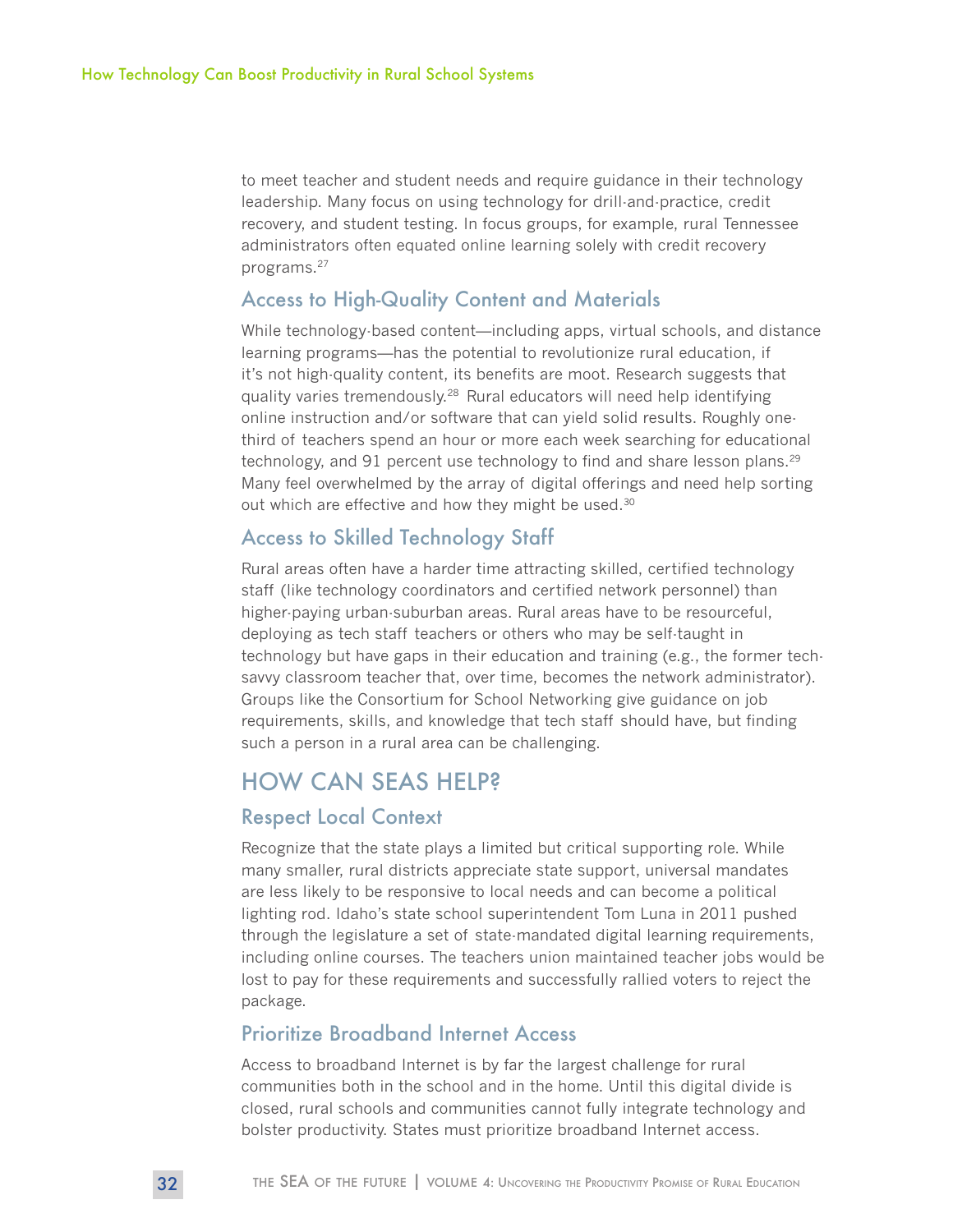In late 2014, the federal government dramatically overhauled the E-rate program, which grants discounts to schools and libraries for advanced, affordable telecommunications services, Internet access and internal connections. The changes prioritize expanded support for broadband Internet and wireless connectivity (making online learning faster and more reliable) and add \$1.5 billion in new funding for a total of \$3.9 billion. Several new rules that could benefit rural schools will take effect in 2016. States can help ensure their rural systems maximize the revamped federal program.<sup>31</sup>

In the past, for example, schools have been barred from using the E-rate to build their own fiber-optic networks. Rural districts have found this especially difficult, since more than a quarter of them cannot find more than one bidder for broadband connectivity services on the private market.<sup>32</sup> The new rules will ease that challenge by allowing for "self-provisioning" when no other affordable high-speed option is available. In another change, schools can apply for E-rate funding to use so-called dark fiber (cable not currently used), which the FCC thinks will help small and rural districts.

The prices and terms providers charge schools will be published for E-rate supported services starting in 2016, helping systems negotiate lower prices. Rural areas pay more for connectivity and tend to have less competition for E-rate bids than larger urban or suburban systems, with vast price tag differences even among rural areas.<sup>33</sup> The new rules also encourage more purchasing in bulk and through consortia. States are well positioned to help connect rural systems to create these bulk orders and/or consortia.<sup>34</sup>

To control costs and fund broadband Internet expansion efficiently, states and districts need to clearly understand actual broadband supply and demand to prioritize improvements. Using tools such as the National School Speed Test, state education leaders could develop a school-by-school inventory of current Internet infrastructure. Combined with a survey to assess readiness to implement blended and virtual learning, speed testing can help states target broadband expansion to areas where demand is greatest but broadband capacity is weakest.

State education agencies can also partner with existing research and education networks (RENs) to bring broadband Internet to K–12 school districts. For example, North Carolina's School Connectivity Initiative is working to bring the benefits of its REN, originally designed to serve higher education, to school districts and charter schools across the state. The initiative is working to expand the number of schools with broadband Internet, selectively build out networks to rural and under-performing schools, and develop a scalable model for statewide implementation.<sup>35</sup> North Carolina's state education agency also provides local districts with comprehensive support to ensure maximum access to E-rate funds. Since 1998 the agency has helped local districts secure more than \$650 million in E-rate discounts. States like Idaho, West Virginia,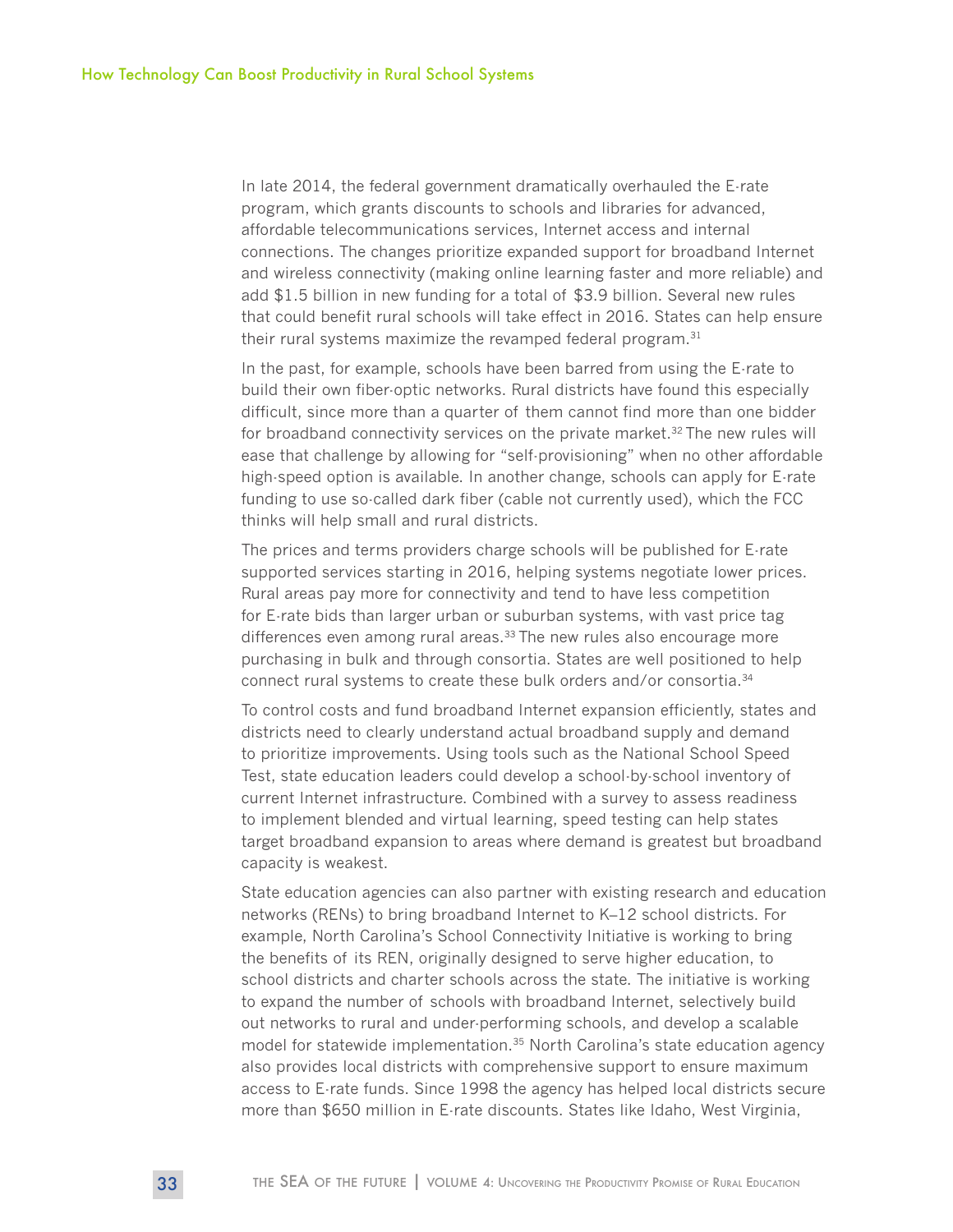Maine, Nebraska, and Utah have developed statewide broadband networks.<sup>36</sup> Virginia and Arkansas are working with the nonprofit [Education Superhighway](http://www.educationsuperhighway.org/states/) to coordinate statewide connectivity infrastructure and clear barriers.

#### Connect Rural Educators to Quality Professional Support and **Content**

States can connect local education agencies (LEAs) to existing curated technology-based content and professional development: they should not reinvent the wheel. States should recognize that teachers do not have the time or expertise to be curators themselves.

Existing resources are plentiful. For example, [Balefire Labs o](http://www.balefirelabs.com/apps/)ffers free access to more than 3,500 reviews of educational apps, professionally and independently evaluated according to best practices of instructional and usability design. [The Learning Registry s](http://learningregistry.org/educators)hares data on how learning resources relate or align to Common Core standards, ratings and opinions from educators across multiple states, and descriptions of resources from multiple education portals. The Center on Innovation and Learning, a federally sponsored content center specializing in innovation in education, curates a collection of technology resources for educators on [EdShelf](https://edshelf.com/profile/n0gkqt5) and includes descriptions and educator reviews of different resources.

States can connect LEAs with the International Association for K–12 Online Learning (iNACOL) and the state and national affiliates of the [International](http://www.iste.org/)  [Society for Technology Education](http://www.iste.org/) (ISTE), which offers regular webinars and other professional development around teachers and technology. iNACOL's 2013 annual report emphasizes the need for systematic, ongoing professional development on integrating technology in the classroom.<sup>37</sup>

Many sectors outside education require their workforce to use technology and have dedicated information technology people who help with tech mentoring and/or training. States can support tailored training for teachers to help them adapt technology tools for use in their own classrooms. SEAs could work with districts and technology providers to ensure that such technology training counts toward continuing education requirements for certification renewal. Some consensus panel members identified the need for a "Geek Squad" equivalent (tech setup, install, and support) to help teachers better understand how the technology products they are expected to use actually work and give them more fluidity and comfort in using them.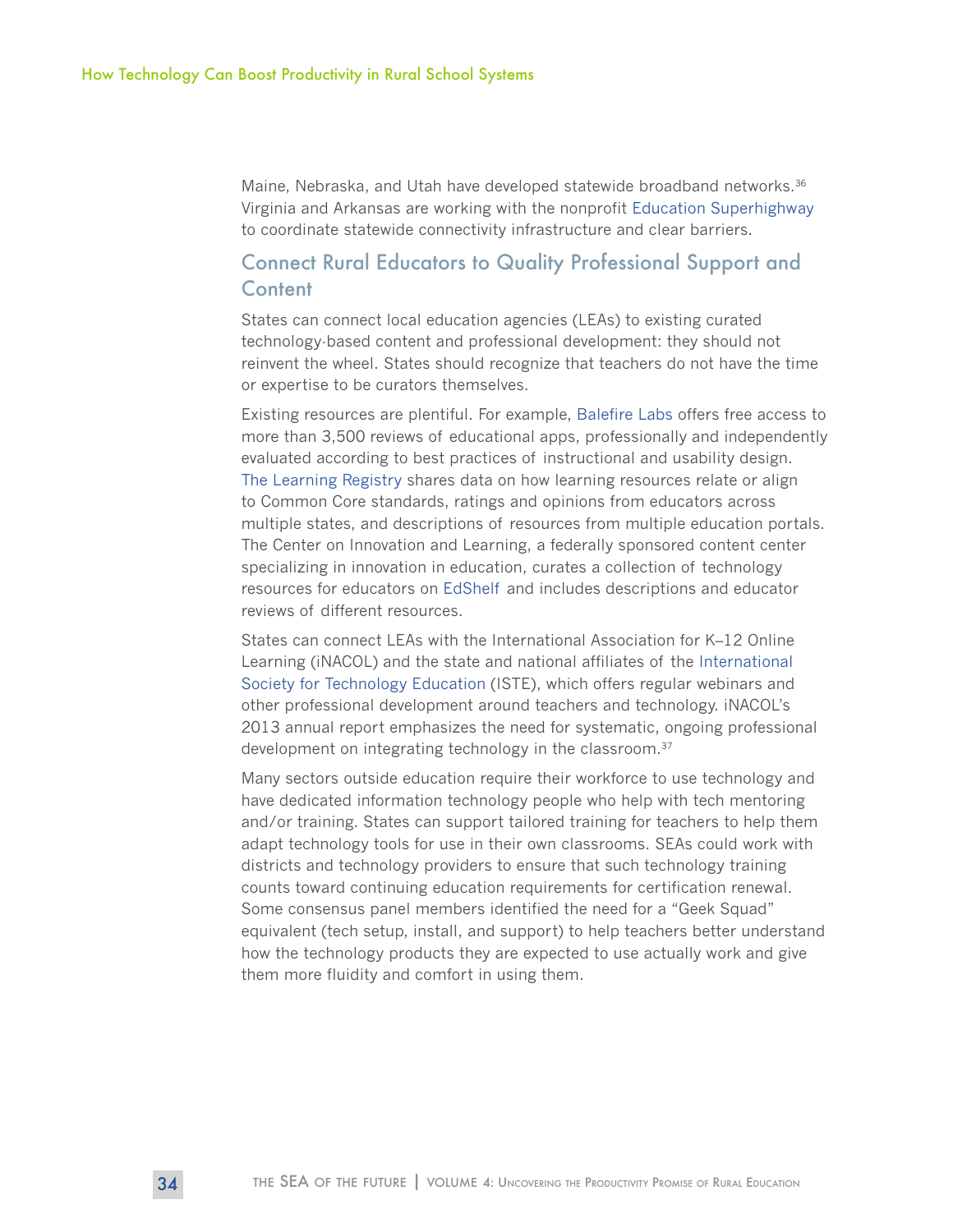## Ensure Virtual Content Providers Are Held to the Same Standards as Brick-and-Mortar Schools

Quality varies significantly among virtual education programs.<sup>38</sup> While providing information to school districts about quality is an important first step, states can and should ensure that virtual education providers are held accountable to the same standards for student achievement as brick-and-mortar schools.

One way to ensure high-quality virtual content is via performance-based state finance formulas. New Hampshire funds its virtual online academy to help ensure quality online instruction; the academy is not paid for by the number of students enrolled, but by the number of course completions. Completion, in turn, is not determined by seat time, but by demonstrated mastery of a course-specific set of competencies.

#### Seed Regional Collaboratives to Foster Technology-Based Economies of Scale

Collaboratives can leverage small rural districts' buying power to support technology use. The Ohio Appalachian Collaborative in 2013 received a \$15 million, four-year innovation grant from the Ohio Department of Education to develop a networked 6th to 12th grade blended learning and dual-enrollment system spread across 27 school districts.39 The rural collaborative's work ("developed by districts, for districts") impacts more than 48,000 students in the region. The state seed money has helped purchase technology (iPads, laptops) to enable more blended learning classrooms and build the infrastructure (video conferencing equipment, projectors, smart boards) to share teaching across the collaborative. Stated goals and work include establishing a sustainable rural education collaborative, giving teachers support and professional development around new standards and assessments, and granting them the ability to network with other rural educators. The collaborative intends to boost student aspiration for postsecondary education, reduced higher-education costs through college credit earned in high school, and contribute to rural economic development by preparing more qualified workers to attract business to the region. Districts saved more than \$260,000 via pooled purchasing in 2014, a savings of nearly \$6 per student across all districts.

## Eliminate Regulatory Barriers to Using Technology in Rural **Schools**

In response to district plans to use flexible technology, SEAs can identify and advocate for barrier-clearing policies that allow re-grouping of students, either through relaxation of constraints, or waivers and exemptions. Local innovation is facilitated when a district has the ability to shift funds for textbooks, materials, or non-essential staff positions to lease or purchase laptops,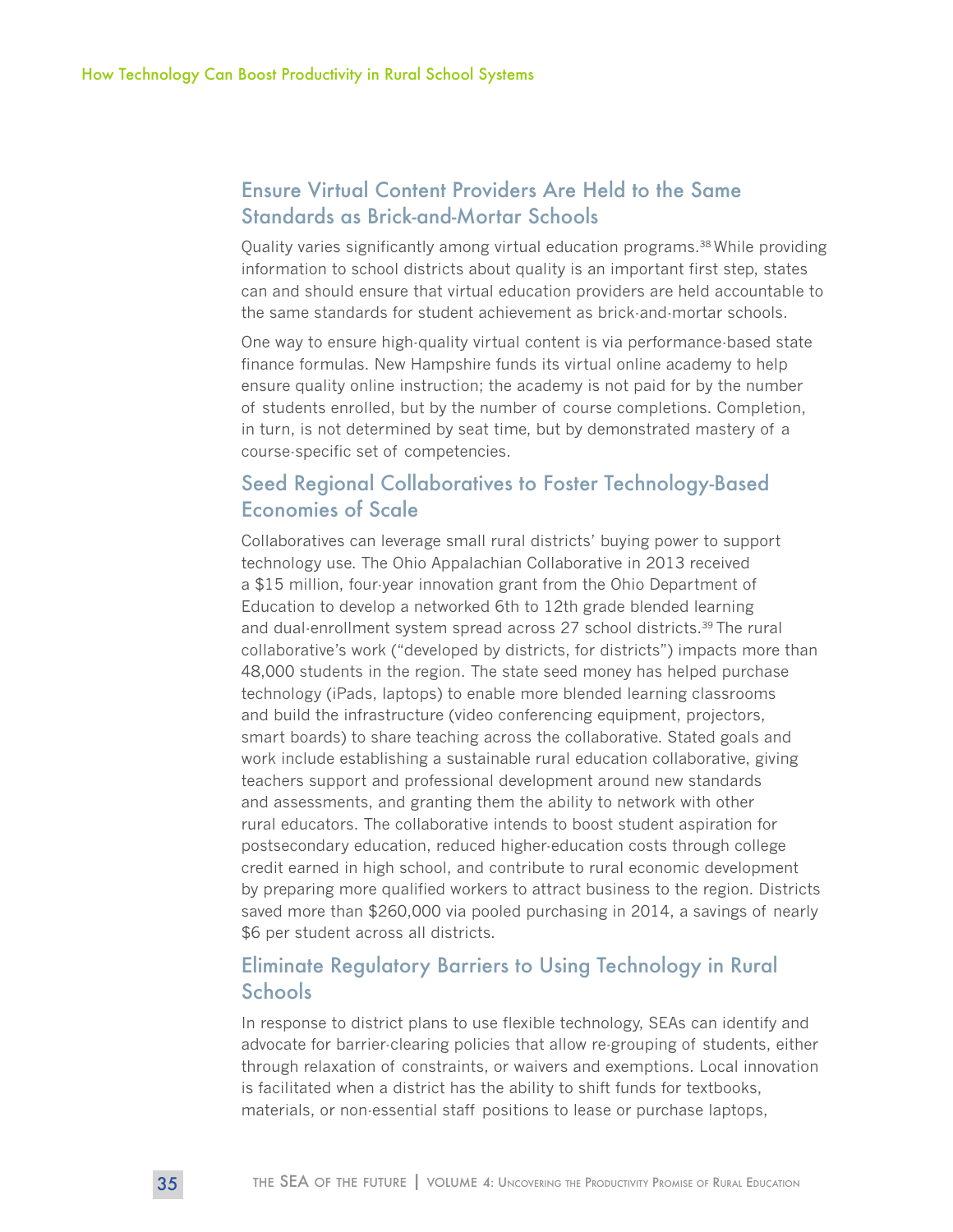establish a more powerful data system to personalize instruction, or provide much-needed training to staff as they implement blended learning techniques. For example, the Mooresville Graded School District in North Carolina is achieving notable outcomes after making a district-wide shift to technologybased classrooms within current budgets.<sup>40</sup> Texas, one of the earliest adopters of digital textbooks, changed state law to enable districts to use textbook money on digital resources.<sup>41</sup> SEAs can support this type of local innovation by advocating for funding models that give districts greater control over how they use state funds, particularly funding that is tied to specific input categories or position types. If a district is able to offer students a better instructional program using online resources or a new combination of teachers and class sizes, they should not lose access to state funds that are locked into nonstrategic categories.

SEAs can also help districts take advantage of existing flexibility in the Elementary and Secondary Education Act to more creatively utilize federal dollars. While the amount of money associated with Title I, Title II, or Title VI may be small for a small district, combining them could enable them to, for example, create a mobile lab that serves all the targeted program beneficiaries.

#### Make Clear Who at the State Level Owns Technology Issues

Responsibility and accountability must be clearly defined. As technology use takes root and grows in schools, states need to make clear who is responsible for technology issues and ensure that those individuals understand and can support the particular needs of rural communities. States interested in better supporting technology can turn to the [Center on Innovations in Learning,](http://www.centeril.org/) one of seven national content centers funded by the U.S. Department of Education, which established the League of Innovators to identify problems related to technology use in member states and work on solutions. Technology-oriented professional societies including CoSN, SETDA, and ISTE also can help connect SEA staff to quality professional development and support.

# **CONCLUSION**

States have a strong supporting role to play in helping rural schools leverage technology. The actions suggested here can ensure that rural communities can use technology to its fullest potential, simplifying the responsibilities of rural administrators, better supporting rural educators in their work, and enabling students to access diverse curriculum. States have an essential role to play in closing the digital divide, leveling the playing field for rural schools and communities to access the best instruction and content available for students and teachers alike.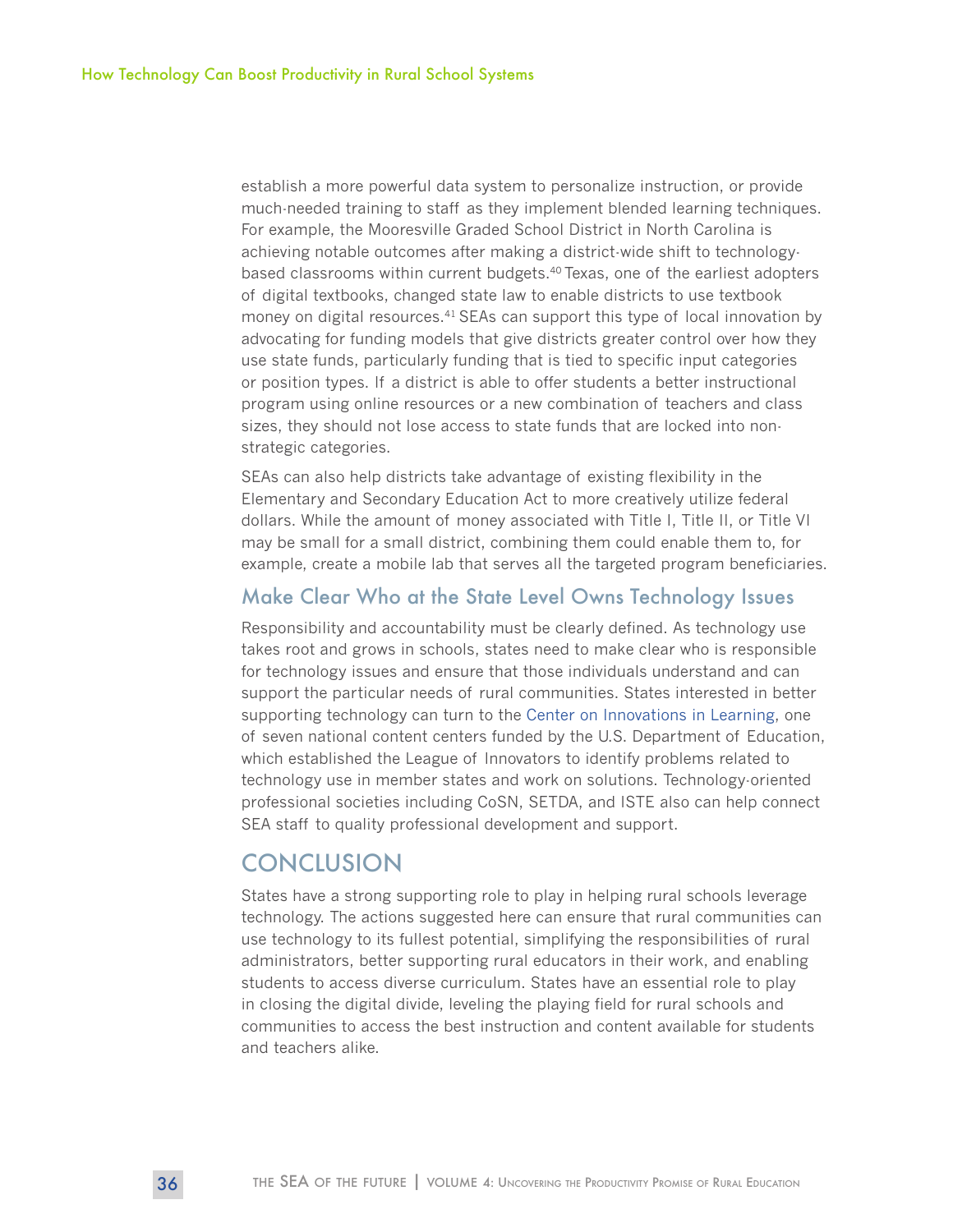# ENDNOTES

- 1. Some states require a highly qualified teacher in the content area physically at the remote site, negating this proposed benefit.
- 2. Anya Kamenetz, "Virtual Schools Bring Real Concerns About Quality," *National Public Radio*, Feb. 2, 2015.
- 3. Michael B. Horn and Heather Staker, *Blended: Using Disruptive Innovation to Improve Schools* (San Francisco, CA: Jossey-Bass, 2015): 34.
- 4. As we discuss later, whether the use of blended learning actually reduces expenditures greatly depends on how it is implemented, including how it shapes demand for facilities and transportation.
- 5. Sam Dillon, "Wi-Fi Turns Rowdy Bus Into Rolling Study Hall," *New York Times*, Feb. 11, 2010.
- 6. Donald Bradley, "4-Day School Week Sparks Controversy," *The Bulletin*, Aug. 30, 2013. For other examples of districts that have adopted a fourday week, see Deanne Winterton, "A Look at Four-Day Schools Around the Nation," *The Morgan County News*, Oct. 14, 2013.
- 7. Michael Griffith, *What Savings Are Produced by Moving to a Four-Day School Week?* (Denver, Co: Education Commission of the States, 2011).
- 8. Marina Ballantyne Walne, *Emerging Blended-Learning Models and School Profiles* (Houston, TX: Greater Houston Community Foundation, 2012). See also Barbara Means et al., "The Effectiveness of Online and Blended Learning: A Meta-Analysis of the Empirical Literature," *Teachers College Record*  115, no. 3 (2013): 1-47.
- 9. The shortage of "blended learning" effectiveness studies is attributable in large part to the substantial diversity of blended learning models.
- 10. See "Achieve 3000 Research and Effectiveness," www.achieve3000.com; and "A Proven Solution for Math Education," www.mindresearch.org.
- 11. Horn and Staker, *Blended: Using Disruptive Innovation to Improve Schools*; Liz Arney, *Go Blended! A Handbook for Blending Technology in Schools* (San Francisco, CA: Jossey-Bass, 2015): 51.
- 12. Scholastic, Inc., *Primary Sources: America's Teachers on Teaching in an Era of Change*, Third Edition, 2013, www.scholastic.com.
- 13. Ellen Ullman, "Providing Professional Development to Educators in Rural Areas," *ASCD Education Update* 52, no. 1 (January 2010).
- 14. Holly Yettick et al., "Rural Districts Left Behind? Rural Districts and the Challenges of Administering the Elementary and Secondary Education Act," *Journal of Research in Rural Education* 29, no 13 (2014): 1-15.
- 15. For example, see these results from a survey of rural teachers in Idaho. Eric Werth, Lori Werth, and Eric Kellerer, *Transforming K-12 Rural Education through Blended Learning: Barriers and Promising Practices* (Vienna, VA: International Association for K–12 Online Learning, 2013). See also Linda Cavalluzzo et al., *A Study of the Effectiveness and Cost of AEL's Online Professional Development Program in Reading in Tennessee* (Charleston, WV: Edvantia, 2005).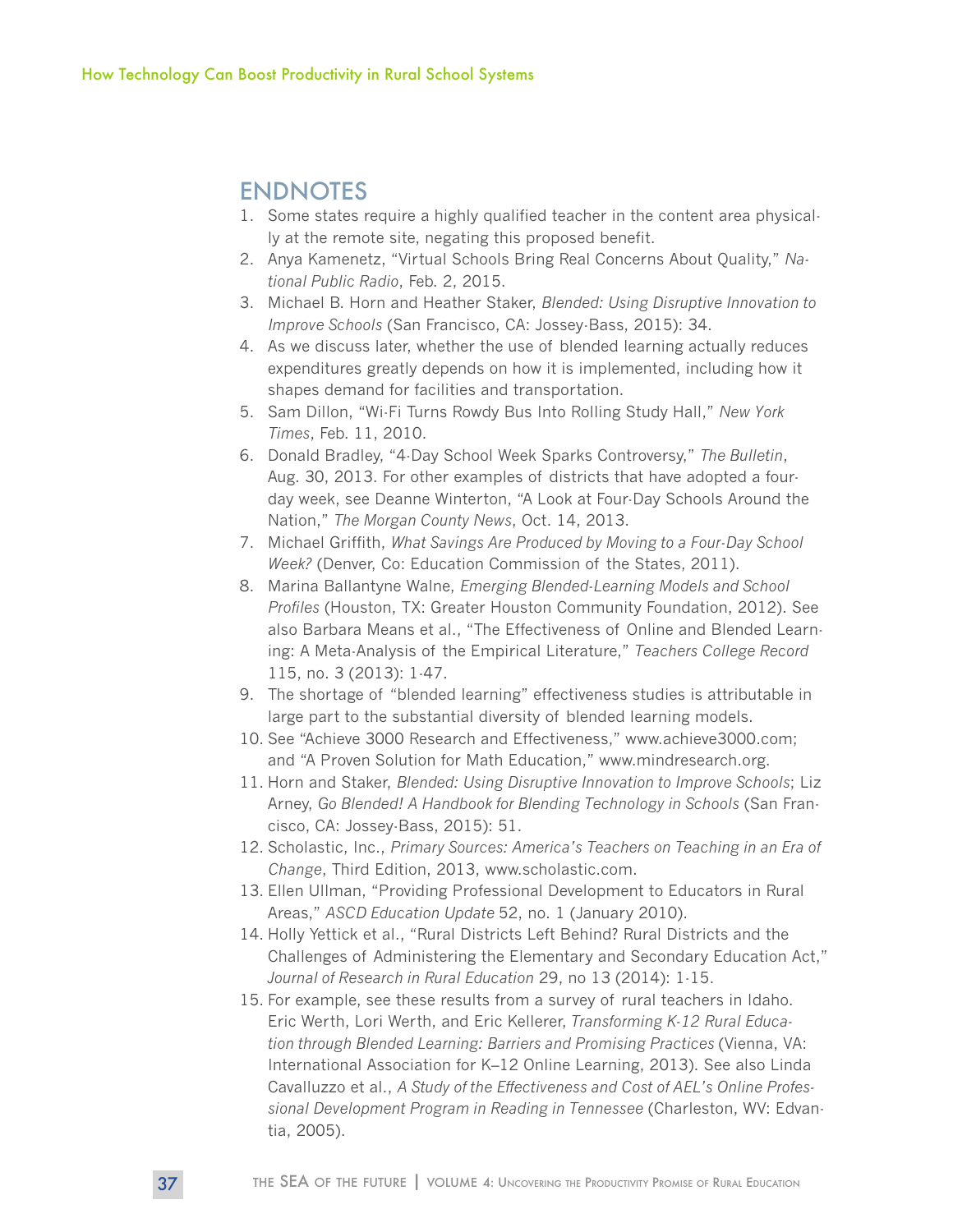- 16. Ullman, "Providing Professional Development to Educators in Rural Areas."
- 17. Ibid.
- 18. See Barry Fishman et al., "Comparing the Impact of Online and Face-to-Face Professional Development in the Context of Curriculum Implementation," *Journal of Teacher Education* (July 2013): 1-13.
- 19. John D. Ross, *Online Professional Development: Design, Deliver, Succeed!* (Thousand Oaks, CA: Corwin Press, 2011); Connected Educators, *Resources and Tools for Evaluation of Online Communities of Practice*, (Washington, DC: US Department of Education, 2011).
- 20. Denise T. Airola and Karee Dunn, *Oregon DATA Project Final Evaluation Report* (Fayetteville, AR: Next Level Evaluation, 2011).
- 21. Diette Corrégé Casey, "Growing Bandwidth Demands Create Challenge for Rural Schools," *Education Week*, Oct. 19, 2012.
- 22. See U.S. Department of Education Home Room Blog; "Broadband Availability to U.S. Schools and Colleges," blog entry by Karen Cator, March 2011. See also "ConnectED: President Obama's Plan for Connecting All Schools to the Digital Age," www.whitehouse.gov (Washington, DC: The White House, 2014).
- 23. Federal Communications Commission, "Sixth Broadband Deployment Report" (Washington, D.C.: Federal Communications Commission, 2010).
- 24. See Public Impact, *A Better Blend: A Vision for Boosting Student Outcomes with Digital Learning* (Chapel Hill, NC: Public Impact, 2013) for more detail on the likely policy constraints facing technology-enabled school modes.
- 25. See Public Impact, *A Better Blend*.
- 26. Diette Corrégé Casey, "Principals in Native American Schools Need Technology Help," *Education Week* May 19, 2011.
- 27. John Ross, *Personalized Learning in Tennessee: Findings from Focus Group Interviews, Addendum* (Charleston, WV: Appalachia Regional Comprehensive Center, 2014).
- 28. For example, see: Cathy Cavanaugh et al., *The Effects of Distance Education on K–12 Student Outcomes: A Meta-Analysis* (Naperville, IL: Learning Point Associates, 2004); and Gary Miron and Jessica L. Urschel, *Understanding and Improving Full-Time Virtual Schools* (Boulder, CO: National Education Policy Center, 2012).
- 29. "The Common Sense Media Survey of Educators," Harris Interactive and Common Sense Media (2013); *Primary Sources: America's Teachers on Teaching in an Era of Change*, 3rd Edition, Scholastic Inc. and the Bill & Melinda Gates Foundation, 2014). See state-by-state data at www.scholastic. com/primarysources/state-by-state-data.htm.
- 30. Werth et al., *Transforming K-12 Rural Education through Blended Learning*; also see results of the national survey *Teachers Know Best: What Educators Want from Digital Instructional Tools* (Seattle, WA: The Bill & Melinda Gates Foundation, 2014).